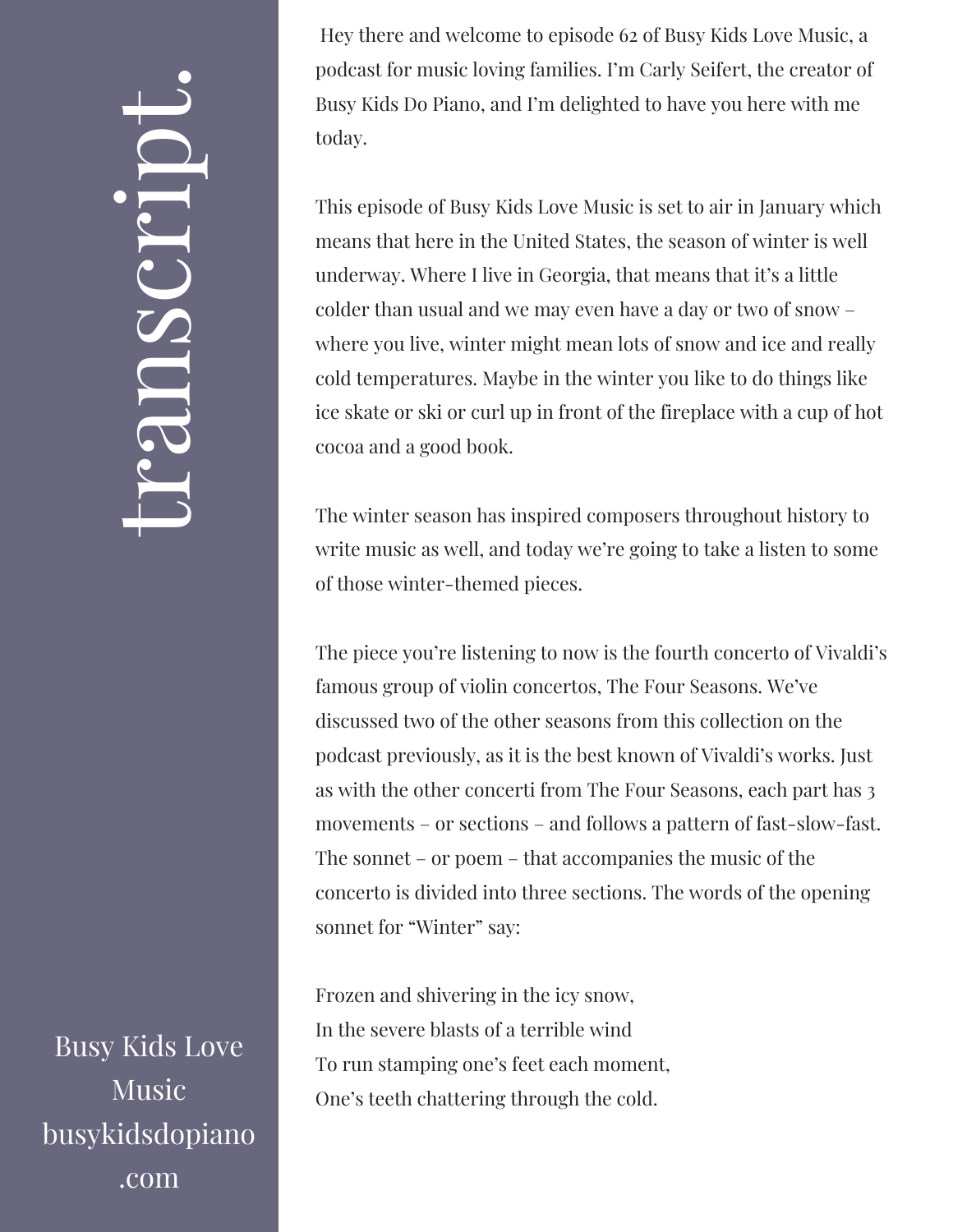## $\leftarrow$ ra<br>S n $\boldsymbol{C}$  $\bigcup$ r $\bullet$   $\overline{\phantom{a}}$  $\boxed{\phantom{1}}$  $\overline{\phantom{a}}$  $\bullet$

Busy Kids Love Music busykidsdopiano .com

Do you hear the violin making the sounds of trembling cold and chattering teeth in the music?

Listen to this next piece of music, and see if it brings to mind any kind of winter activity with its sounds:

In 1882, French composer Emile Waldteufel (Waltoyful) was inspired by the sight of Parisians ice skating on the frozen Seine river and wrote this famous piece called "The Skaters' Waltz". Waldteufel wrote over 200 works and many waltzes, but this is his most famous. The Skaters' Waltz has been used in video games and dozens of television shows and movies – from Downton Abbey to Rocketman. Can you feel how the music expresses the sliding motions of the ice skaters as they dance around the rink?

You've heard a winter-inspired waltz…now listen to a bit of this winterinspired polka by Josef Strauss:

In the ballrooms of the mid 1800s, the polka was a popular dance and everyone who was anyone knew how to polka. The story goes that Strauss' patron – the person who financially supported his music – wanted to host an elaborate party for his wealthy friends. He installed an ice-rink in his ballroom to host a winter festival carnival where this piece – Winterlust Polka – is said to have premiered. Winterlust Polka – translated to "Delights of Winter" certainly captures the exciting festivity of winter, don't you think? What are some words you would use to describe this piece?

We've learned about 3 pieces inspired by winter on our podcast – Vivaldi's Winter, Winterlust Polka and The Skaters' Waltz, but there are so many more pieces inspired by the coldest season of the year. I'm sharing my curated Winter Playlist for you on Youtube, and you'll find the link to that on this episode's show notes at busykidsdopiano.com/podcast/62. On the playlist you'll hear different